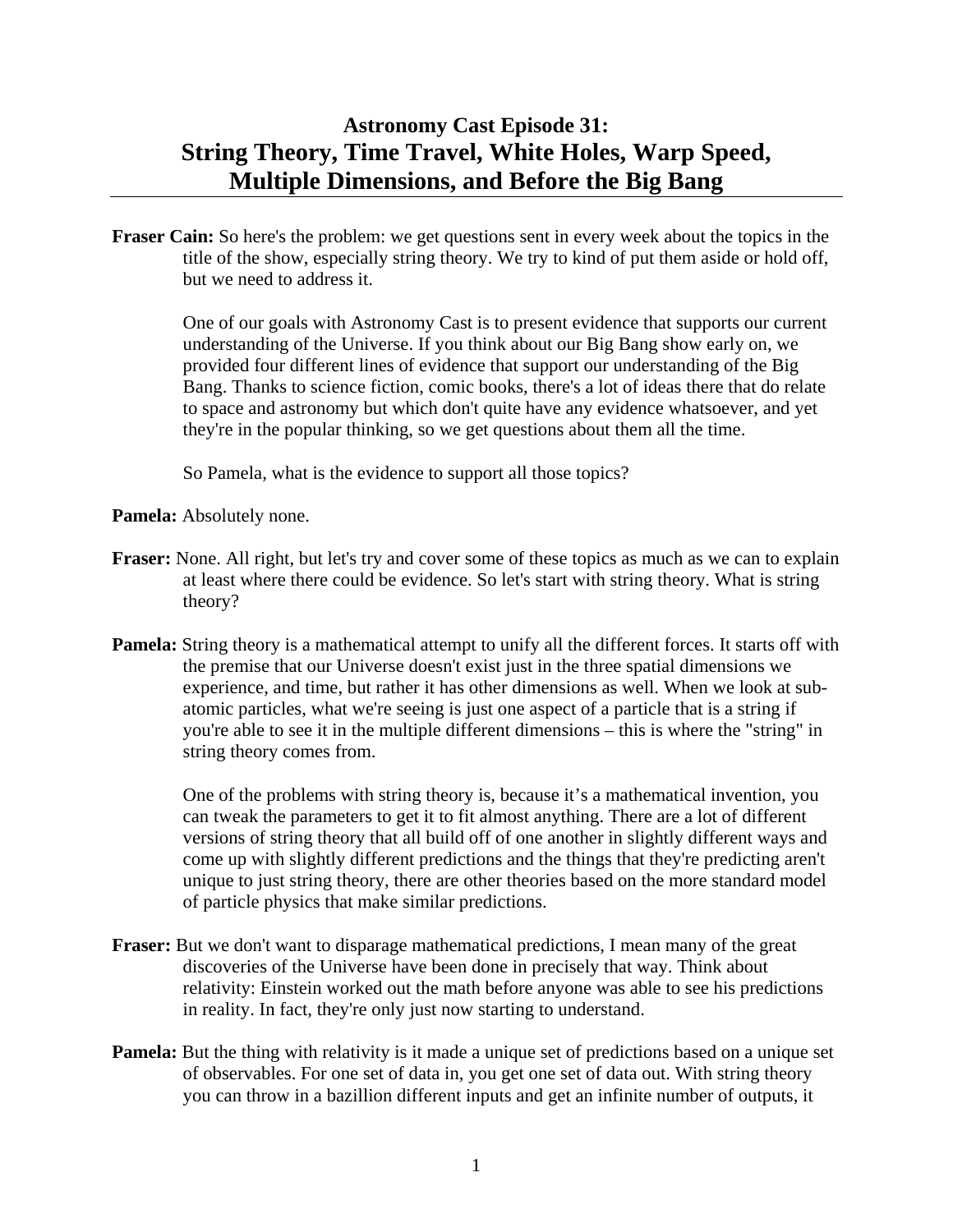seems like. So in this case, you have non-unique solutions and physics requires at least probabilities of what your unique solution should be. This is where string theory gets itself into trouble: it's currently not testable.

 A good scientific model has three specific characteristics: it is built on existing observations – you look at something, you see what happens, you write a theory to describe it. You then have to make predictions and then once you've made the observations of those predictions you can modify your theory to incorporate them but the theory itself shouldn't fall apart. Newton's theory of gravity didn't fall apart in the face of relativity, it was just modified and added on to. With string theory you currently – yeah, they're incorporating lots of present observations, but there's no one test that will prove or disprove string theory and what tests exist aren't unique to string theory.

- **Fraser:** But isn't that a sign of all of the different thinkings going into string theory isn't that a sign of its health, of the possibilities that could exist there?
- **Pamela:** I think it's more a sign of it's youth. It's a theory that still isn't fully put together and it needs more work to reach the level of maturity where its able to stand up and stand with the other full-fledged scientific theories and make its unique predictions. It's not there yet, and some people are actually questioning will it ever get there, or is this simply a unique trick you can play with math that can get you in lots of different directions but doesn't actually tell you any fundamental truths about the Universe?

**Fraser:** Right. There are some great books out there, especially the one by Brian Green

### **Pamela:** *An Elegant Universe*

**Fraser:** Yeah – which definitely explains the concept in a way you can understand it (and he also did a special on NOVA) so you can explain it. But I think that as it goes back to it, this isn't something that's been seen, this isn't something that's been observed, some evidence supports certain lines of string theory other evidence supports others, so it's almost all comes out as a wash in the end.

**Pamela:** It's a tool, it's just not necessarily a tool that is able to help us build a house.

**Fraser:** Right, so when you're thinking about the Big Bang for example, something that has so much evidence, and something like string theory as two different ways to understand the Universe… one is really giving some insight into how the Universe really looks, while the other one is so far purely math. I'm sure it's wonderful, elegant math that really connects together, but so far there's no evidence.

**Pamela:** And without the evidence, we can't really discuss it in detail in our facts-based show.

**Fraser:** The moment there's any evidence, we'll do a whole show about it.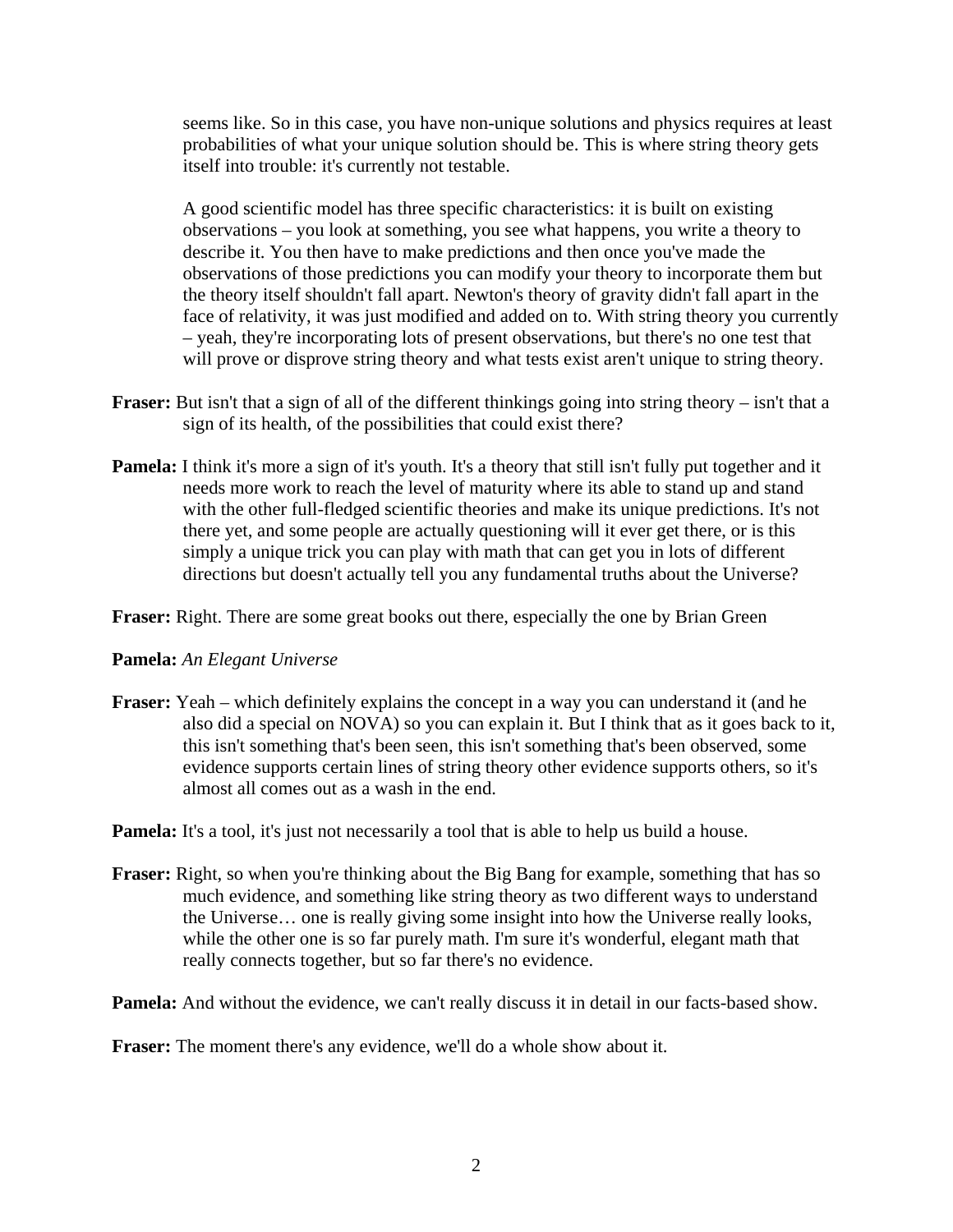Okay, time travel: What's wrong with time travel? Aren't we moving forward in time right now, one second per second?

**Pamela:** The problem with time travel is definitional. Most people when they say "let's travel in time!" want to go back in the past, they want to go on Bill and Ted's Excellent Adventure and bring Socrates to the future. But, time travel only moves in one direction, and that's forward.

 It's possible for us to skip forward in time by moving extremely fast. If you or I were to take off running at 80%, 90% the speed of light, we'd see the people around us seem to age progressively faster and the Universe would go through vast amounts of history up until the point that we stopped running and our watch and the watch of the planet Earth started ticking at the same rate.

**Fraser:** Oh so if we ran around in a circle at 90% the speed of light, it would be like all around us was one of those sped-up movies.

**Pamela:** Yeah.

**Fraser:** Right.

- **Pamela:** And we could be Buck Rogers in the 21<sup>st</sup> Century, although I'm thinking nowadays it would have to be like the  $24<sup>th</sup>$  Century, but that's still only moving forward in time. Backwards in time we can't do. Physics says this arrow only points in one direction.
- **Fraser:** But I've heard that many theories, or many formulas in physics have no need for time to move in any one direction; if you put time in the opposite direction the math still works out.
- **Pamela:** Well, and any one thing, you can show that mathematically it is possible. Within the framework of the entire Universe, the Universe itself has this underlying "you will only go forward in time" rule to it. So, while one or two equations (or probably more than that) say yes, we can have things that progress the same way forward or backward or completely reversible, that doesn't mean that you can reverse the equation and set yourself going backwards in time. There are reversible reactions, things that you set them forward and then you can set them in reverse but when they're going in reverse, time is still moving forward; you're just seeing the reaction happening in reverse.
- **Fraser:** I think it's a great is it a paradox? that if there is time travel in the future (it's almost like the one we did with all of the aliens), then there would be time travellers crawling around everywhere you looked because in theory there's an infinite amount of time in the future for time travelers to hop into their time machines and go back to any time that they choose and enough of them would choose to come back right now that we'd probably have five or six time travellers looking over our shoulders as we record this historic episode.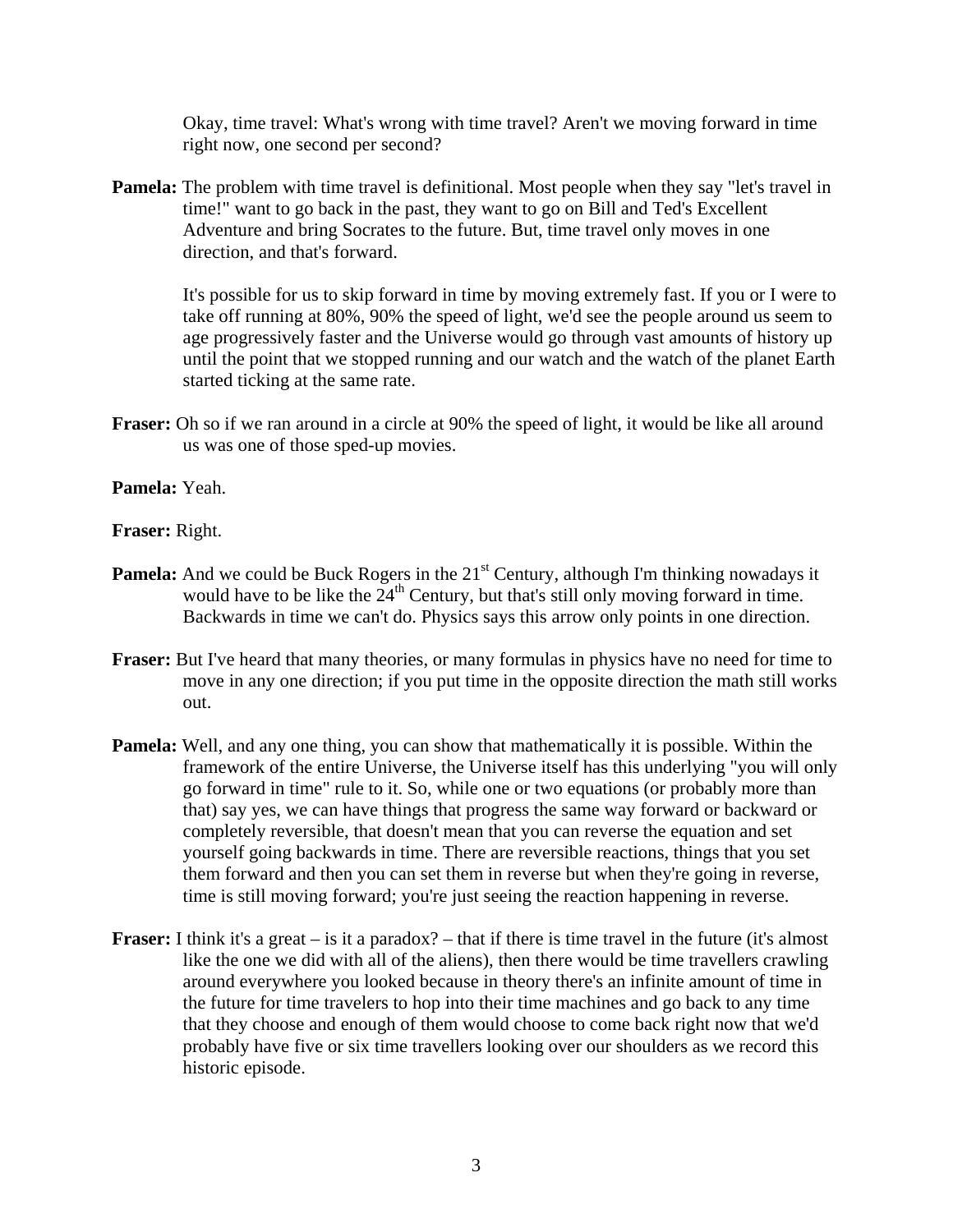## [laughter]

**Pamela:** There was in fact a conference at MIT where they said "okay, anyone out there timetravelling, show up here on this day and time" and no one showed up. So, there you go.

**Fraser:** There you go.

Okay, so what's a white hole?

**Pamela:** A white hole is the opposite of a black hole, in terms of... black holes, material gets into them and can't get back out. White holes (if they were able to physically exist) would be spewing light and energy out of them. The catch is that sort of breaks the second law of thermodynamics, and not only that but the second you get the smallest fraction of a dust mote, a single atom, a single electron near a white hole, suddenly the white hole becomes a black hole.

 White holes are a mathematical invention of what happens if you look at all the geometry of a black hole and get rid of the mass in the centre. So mathematically, they're pretty cool. They do totally exist in mathematical formulas and they might have existed when the Universe formed, but we have no mechanism for forming one in the modern Universe. You can't collapse a star and get something with no mass in the centre. Even if any were created during the formation of the Universe, in the  $13.7 \pm 0.2$ Billion years since then, it's safe to assume that some fraction of a dust mote has gotten near every possible white hole that was out there and converted it to a black hole.

 So, we don't think they could have existed, because they go against the second law of thermodynamics, and even if they did exist, we don't think they exist now.

- **Fraser:** I think with the staple of science fiction, they're used as some mechanism for allowing our heroes to travel back in time, or travel across the Universe or move to other dimensions
- **Pamela:** Thus breaking other rules.
- **Fraser:** [laughing] Yeah, but of course the moment they encounter the white hole it would turn into a black hole, I guess, so there it goes. So white holes once again, we have what's a mathematical construct that's just some physicists saying "I wonder what the math looks like if I remove something"
- **Pamela:** [laughter] And that actually makes the mathematics a lot easier, it just makes the meaning of the mathematics a lot more nonsensical.
- **Fraser:** Right, just because you can take that interesting mathematical formula doesn't mean that when you create a science fiction show based on it that you're basing it on anything.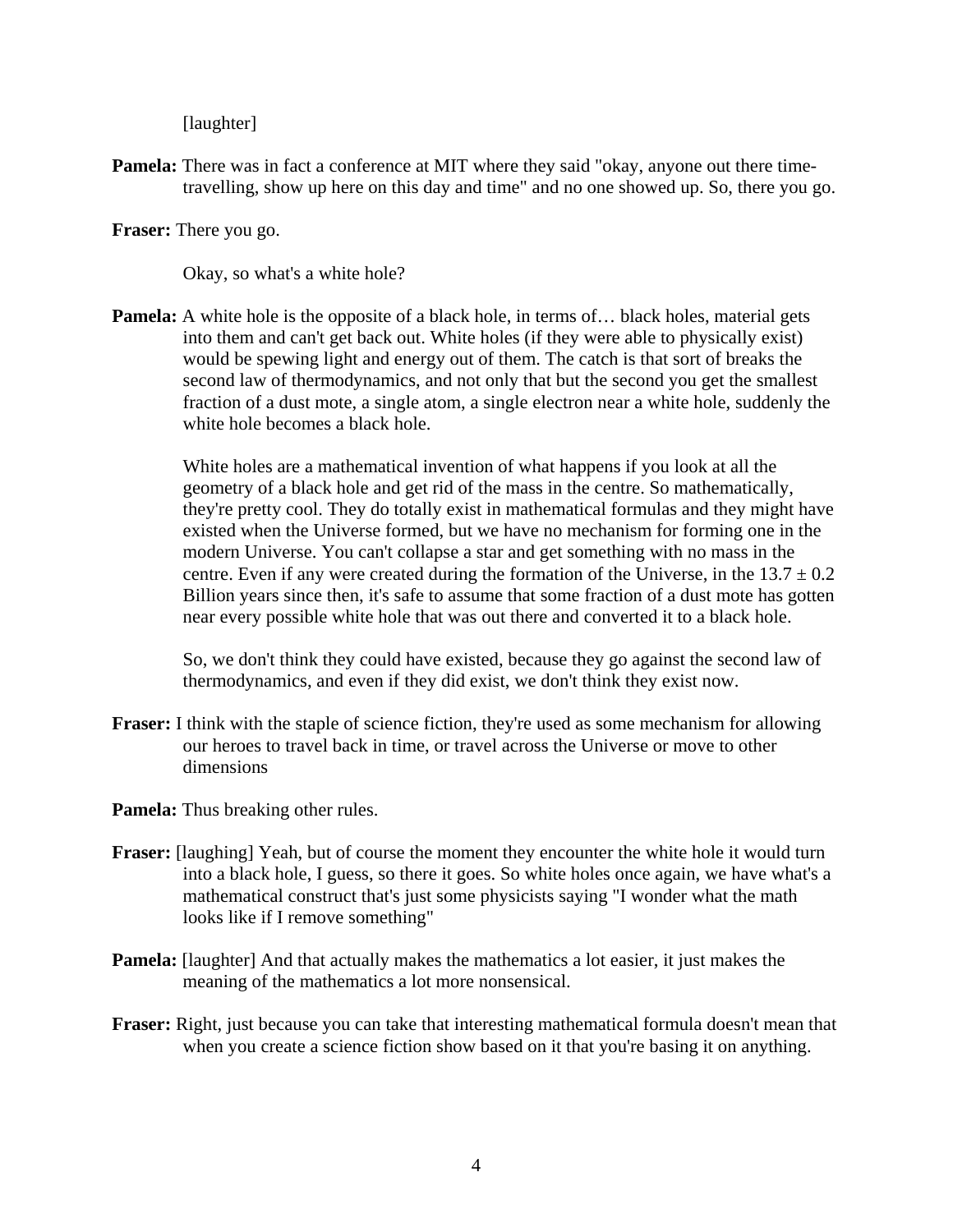All right. Warp speed and moving faster than the speed of light. Oh please let this be true…

**Pamela:** Well, and again it all depends on your definitions. Light travels at a constant speed in a given medium. So, if I have a vacuum, light is going to travel through that vacuum at 300 thousand km/s. If I have a bunch of rubidium gas at just the right temperature in just the right laboratory set-up, I can slow light down. In fact, there's a bunch of neat ways to slow light down and one of them is just a pair of glasses like you wear to correct your vision. Anytime light transforms from one medium to another, say from air to glass, from air to water, the light appears to bend and the reason it appears to bend is because its speed gets altered, it gets slowed down in a lot of cases.

 So in theory, you can shoot a light beam through some sort of media that causes it to slow down and walk beside the media going faster than the speed of light. But you and light can't go the exact same speed in the exact same media.

 Say you go out to outer space and fire your flashlight off and take off after it. You are going to be limited in that case by the rules of general relativity that say the closer to the speed of light you go, the larger your mass gets and if you try to move at the speed of light you're going to require infinite amounts of energy and that's never going to happen.

- **Fraser:** Okay, that's just trying to move yourself faster than the speed of light. So, for example, in Star Trek they said clearly nobody can actually travel faster than the speed of light, we're just going to warp space. Why can't we do that?
- **Pamela:** Well, first of all there's a few gravitational and energy constraints on that... the amount of energy needed to bend the Universe is slightly vast, you might say.

[laughter]

**Fraser:** How vast? Like all the energy in the Universe?

**Pamela:** Something like that.. and how exactly do you grab on to one section of the Universe and bend it into the current section of the Universe?

**Fraser:** Like, line up a whole bunch of black holes maybe, which bend...

**Pamela:** Yeah. So you're just creating a bunch of holes that you have to travel through when you do that. So yes, you can bend space but you're not going to be changing the distance between two points, you're just changing the geometry of the distance between two points. So we're sort of stuck and can't really warp the Universe.

**Fraser:** Right. Okay.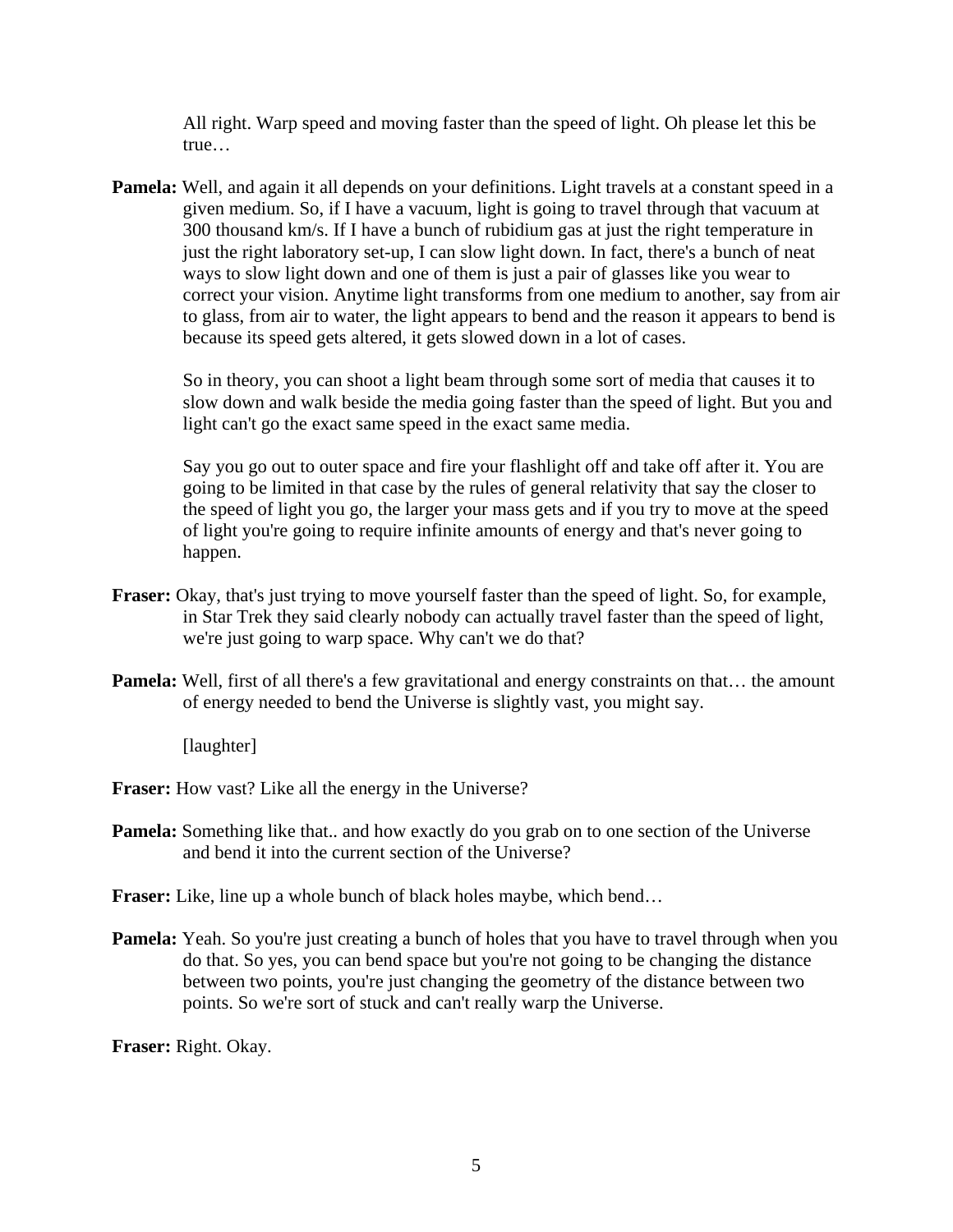Now, one of the things that I think goes along with string theory, is talk about multiple dimensions

## **Pamela:** Yes.

- **Fraser:** Or with quantum mechanics is the concept of multiple dimensions, so here we are but there's another dimension just that we can't see but where other Fraser and Pamelas are recording Astronomy Show and maybe we could reach them.
- **Pamela:** Well there's different ways to look at multiple dimensions. You can either look at it as perhaps there are multiple parallel universes. That model, we just can't test. We have no way of looking into the other universes.

 The other way of looking at multiple dimensions is perhaps there are multiple spatial dimensions of which we are simply confined to the three dimensions that we experience. Think of it as being trapped on a sheet of paper: that sheet of paper has two dimensions plus time and it exists in a three dimensions plus time Universe. What if we simply live on a three dimensional surface within some Universe that has ten, eleven, thirty different dimensions, but all those other dimensions are either compressed such that we can't see them or we're simply confined to the dimensions that we're within and we have no way of getting out of those dimensions to experience the others.

 There are some theories that are attempting to find ways to make predictions based on multiple dimensions existing. Some of these involve the decay rates of microscopic black holes, where they say "if we have more dimensions, perhaps these things can last longer, and if we ever find one maybe that will be proof" but beyond that there's no real ways of testing if there's multiple dimensions and no way of reaching out and touching the extra dimension.

- **Fraser:** Isn't that one of the thoughts that (it goes back to string theory), that gravity is so weak because it is moving between multiple dimensions?
- **Pamela:** That's one possible way, or it could just be that the Universe was created so that gravity is a significantly weaker force. The problem is how do we sort that out right now? We can build models so that the evidence fits both different scenarios.
- **Fraser:** When I think multiple dimensions, I'm thinking of going through the worm hole to the other dimension, to the alternate reality.

### **Pamela:** Right.

**Fraser:** I think that's a construct of quantum mechanics, right? Where with the uncertainty, every moment particles can do different things and then in one Universe the particle goes one way and then in an alternate reality the particle goes another way.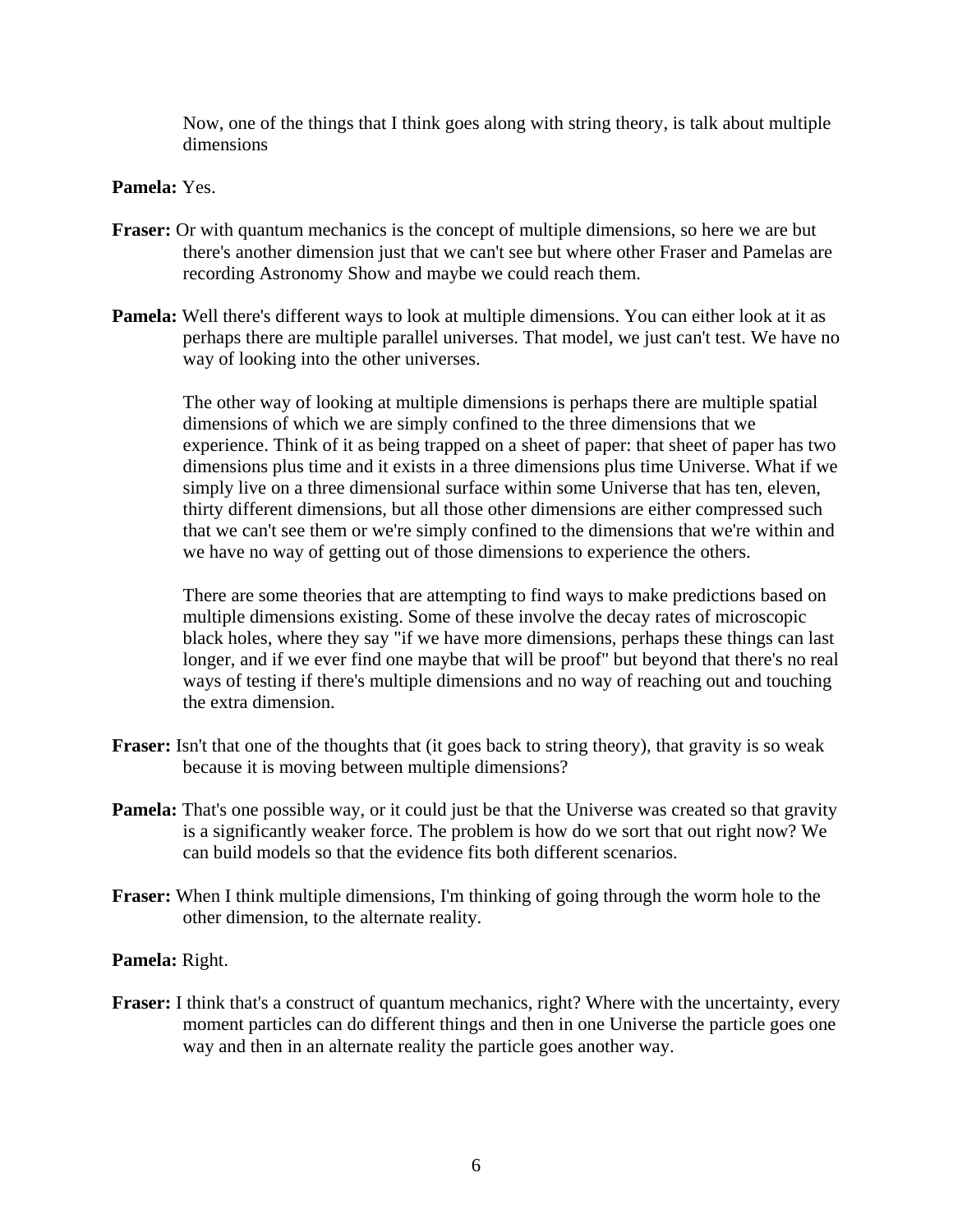**Pamela:** That gets you into multiple universes where you have branching pasts and futures. So, every time you make a decision there is one view of quantum mechanics that says that to fit that decision causes the universe to branch. Where there's a universe where neither of us were sick, there's a universe where my voice didn't come back, there's a universe where you sniffled your way much more violently through this episode, and every possibility that could exist, does exist, in one of these multiple universes.

 Multiple dimensions gets you into a slightly different picture though, where everything is chewing forward in the same universe. Where my decision only effects the dimensions that I exist within, but some of the dimensions I exist within may be dimensions I have no way of contacting, measuring, experiencing.

- **Fraser:** So this is more out of phase, right? If we're talking about multiple dimensions. Like, instead of being in the 1, 2 and 3 dimensions that I'm used to, I'm instead transported somehow to the  $4<sup>th</sup>$ ,  $5<sup>th</sup>$  and  $6<sup>th</sup>$  dimensions.
- **Pamela:** Exactly, and this again crops up in different Star Trek episodes where they're making contact with different life forms that have the majority of their reality in alternate dimensions so you see them as shadow beings flickering in and out.
- **Fraser:** Do we have any evidence that there are additional dimensions that we can't –

**Pamela:** No.

**Fraser:** Okay, oka—

- **Pamela:** No. We have none. There are people working to find predictions. If we find microscopic black holes that may be proof that we live in a Universe with more than 5 dimensions, but no one's found a microscopic black hole yet.
- **Fraser:** I'll bet that someone's going to be looking for it in the Cosmic Microwave Background Radiation.
- **Pamela:** Yeah, but that's where they look for everything
- **Fraser:** Yeah that's what I'm saying if you look hard enough, you can find everything you need in the Cosmic Microwave Background Radiation.
- **Pamela:** The thing with these microscopic black holes is the numbers that they should exist in, imply that there might be some floating around in our own Solar System, so it might be the Mars Rovers (no, it won't be)… it might be in our own backyard that, (if they exist) we will find these microscopic black holes. But again, we have no reason to think that they're out there right now. But it might be one way of testing one set of theories that points toward multiple dimensions.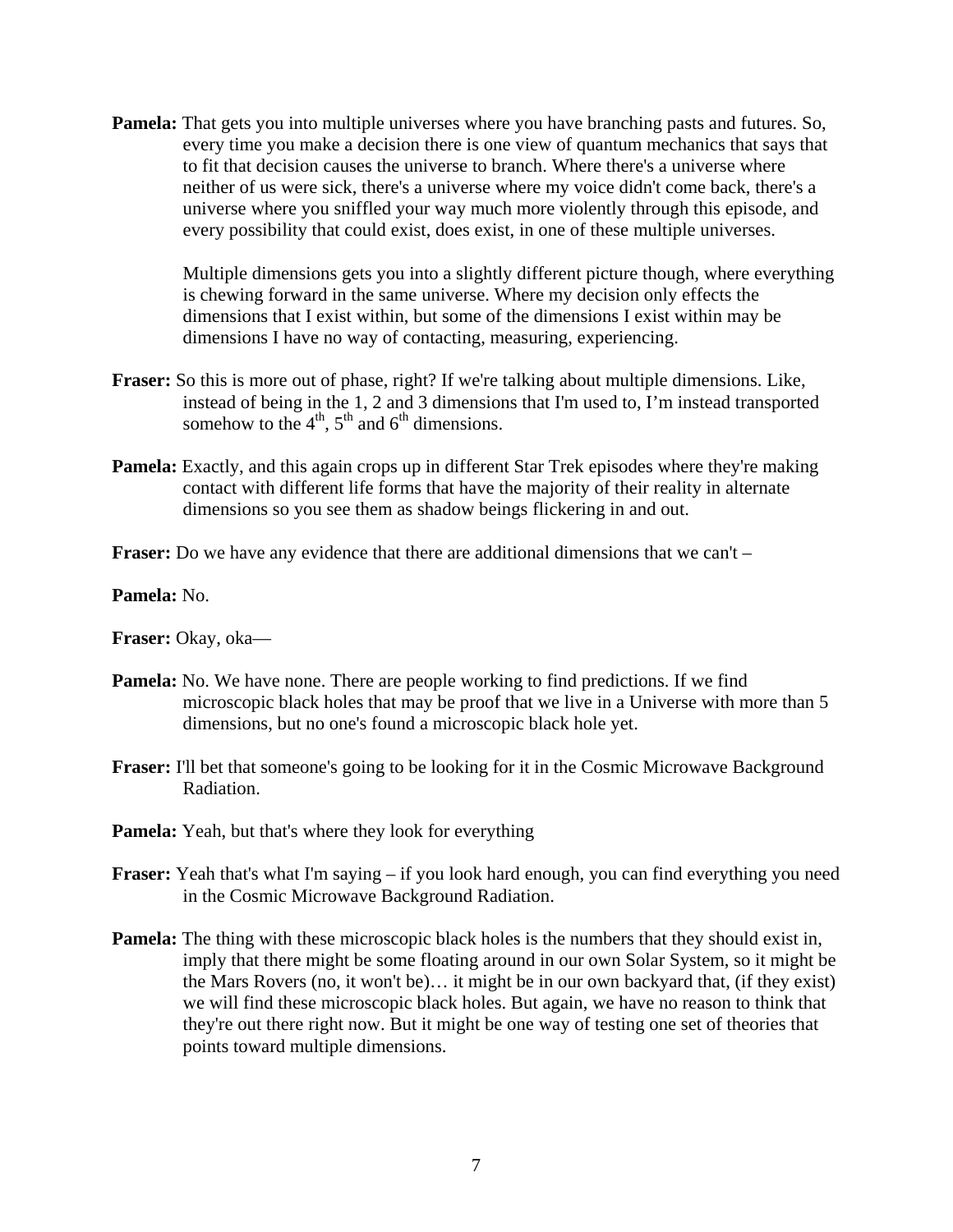- **Fraser:** All right. And I think the last one that I mentioned at the top of the show was what came before the Big Bang?
- **Pamela:** And again this is one of those places that science just can't quite get to. The way I like to explain it is, the places that ancient mapmakers had no clue what was there, they wrote "there be dragons". In cosmology, the moment of the Big Bang is where we have to put "there be dragons".

 Our scientific theories can't get beyond the cosmic microwave background in terms of observational data, so any theory that we build has to make predictions for features that we're going to see in the cosmic microwave background. These predictions that we make really can't go beyond the first moment in time to say what was before the first moment in time. First of all, it breaks the mathematics. If you have something before the Big Bang, you have something before time came into existence.

 Beyond just breaking in terms of time, it also means that we have to start making approximations about what caused the Big Bang (we don't know). What if it was multiple universes? We can't prove that. What if it was just some sort of a quantum fluctuation and the entire Universe is a wave function that collapsed? Well, really we have no way of addressing that one either.

 So there are theories that work mathematically, but beyond things that they can predict that we'll find in the cosmic microwave background, these theories don't make testable predictions. We can't go back and see what happened before, so now we've wandered into a mathematical subdivision of philosophy where you have to say "based on the evidence before me, I have faith that this is the theory that makes the most sense." At that point you're not longer talking about science.

**Fraser:** But I think that with the Big Bang, when someone asks me or someone wants to have a problem with the Big Bang and says "yeah, but you can't explain what caused the Big Bang" I just say who cares? It's not my problem. The Big Bang does a wonderful job of explaining the Universe from the moment of the Big Bang through expansion to where we are today. It's not its job to explain what happened before then. Some other theory – and people are hard at work with other theories (which right now are untestable and purely math) that work on that.

 There's a really good analogy, I think, with evolution. Evolution perfectly and wonderfully explains how we get life the complexity of life on Earth, and yet obviously if you think all life on Earth is connected at a genetic level, you can trace it all back to some original ancestor. So the question of where that first ancestor came from… who cares? I mean, obviously one of the most important questions we could ask, and of course I care, but that's not evolution's job, to answer that question. Evolution only explains the moment that first creature came about, and same with the Big Bang. It explains where we got from the Big Bang on, before that is some other theory's job (and probably an untestable, only mathematical theory).